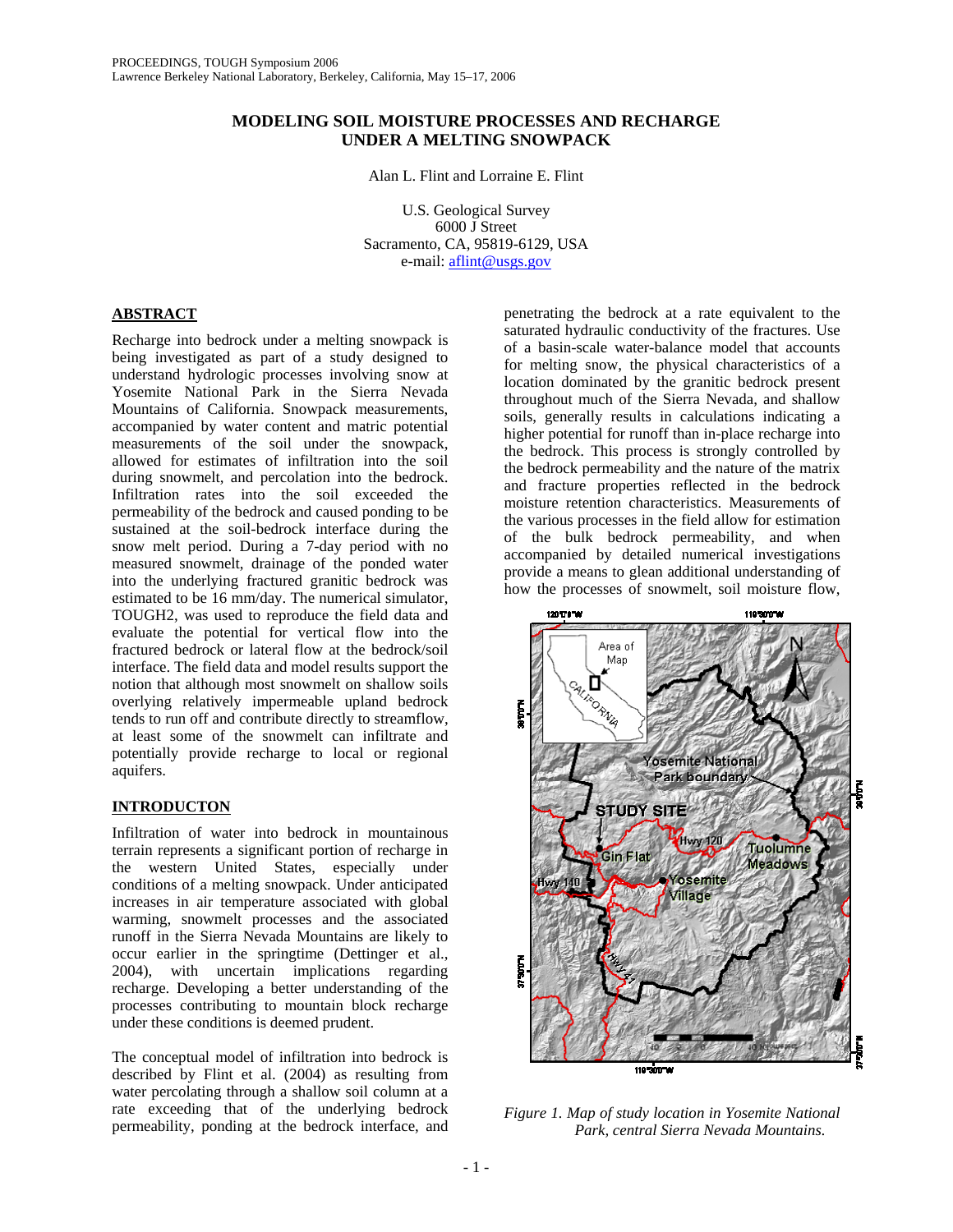ponding, bedrock flow, and redistribution operate in this complex system. In a small headwater catchment, Kosugi et al. (2006) also showed saturated flow from overlying soil into weathered granite to the dominant hydrologic process at the soil-bedrock interface.

The U.S. Geological Survey, working with the Scripps Institution of Oceanography, has established a research field site located in Yosemite National Park at a Department of Water Resources SNO-TEL station on the western boundary of the park at Gin Flat (*Figure 1*) to study soil moisture processes under the accumulation and melting of snow. This research is part of the California Climate Change Center's research program to understand how climate change will influence California future economic, social, and natural systems.

### **Study Objectives**

The established field site hosts a variety of instruments to measure turbulent heat and vapor fluxes, soil moisture and temperature, and snow pack temperatures. Specifically the soil measurements of matric potential, water content, and temperature are used to develop conceptual models of the interaction between the soil and snowpack. The measurements are accompanied by calculations of snowmelt to provide properties and boundary conditions for a numerical model to elucidate the relative importance of the processes and test hypotheses regarding soil moisture drainage and bedrock infiltration. Overall, the study will help develop an understanding of the water balance between the atmosphere, snowpack, soil moisture, drainage, recharge, and runoff.

### **METHODS**

For the purposes of investigating the processes occurring in the snowpack, instruments were installed to measure the temperature and volume of the snow, as well as all of the associated meteorological components (solar radiation, net radiation, evapotranspiration, sublimation, etc.). Snowmelt rates were calculated from an adjacent snow pillow. Adjacent to the aboveground instrumentation, soil instrumentation was installed (*Figure 2*) in the 30 inch deep, loamy sand, overlying fractured granite. Measurements were made at 4 hour intervals from the fall of 2002 to March, 2004, then changed to hourly intervals until the fall of 2004, and are used to illustrate the subsurface processes associated with the 2004 springtime snowmelt.

A series of time domain reflectometry (TDR) probes were installed at 4, 14, and 28 inches below the surface to measure soil water content. Alongside the TDR probes were heat dissipation probes (HDP;

Flint, et al., 2002) that measure soil matric potential and soil temperature (*Figure 2*).

### **Field Data Collection**



*Figure 2. Time domain reflectometry (TDR) and heat dissipation probes (HDP) at 3 depths in shallow soil above granitic bedrock.* 

# **Laboratory Data Collection**

During instrument installation soil samples were taken for measurement of physical and hydrologic properties. Laboratory measurements of porosity, bulk density, grain density, and moisture retention characteristics were measured.

#### **Model Development**

Using the numerical simulator TOUGH2 (*Pruess et al., 1999*) 1-D and 2-D models were developed using measured soil properties with 3 soil layers, 2 bedrock layers, and upper boundary conditions consisting of early melting initiation, sustained melting, and no melt during periods of freezing conditions. Lower boundary conditions were bedrock with a specified potential beginning in equilibrium with the soil prior to the onset of snow melt. Grids consisted of 5-cm thick layers with the model domain being 1-m deep for the 1-D model, and 1-m deep x 10-m wide for the 2-D model. Three scenarios were investigated: largescale seasonal processes at 3 depths for 3 months during the snowmelt period, hourly melt and drain processes at the beginning of snowmelt, and a 2-D investigation with a 5% slope to evaluate the potential for lateral flow and if it is likely to be influencing one-dimensional conclusions.

#### **RESULTS AND DISCUSSION**

#### **Laboratory measurements**

Soil core samples were measured and resulted in average hydrologic and thermal properties (*Table 1*). Soil water content measurements were made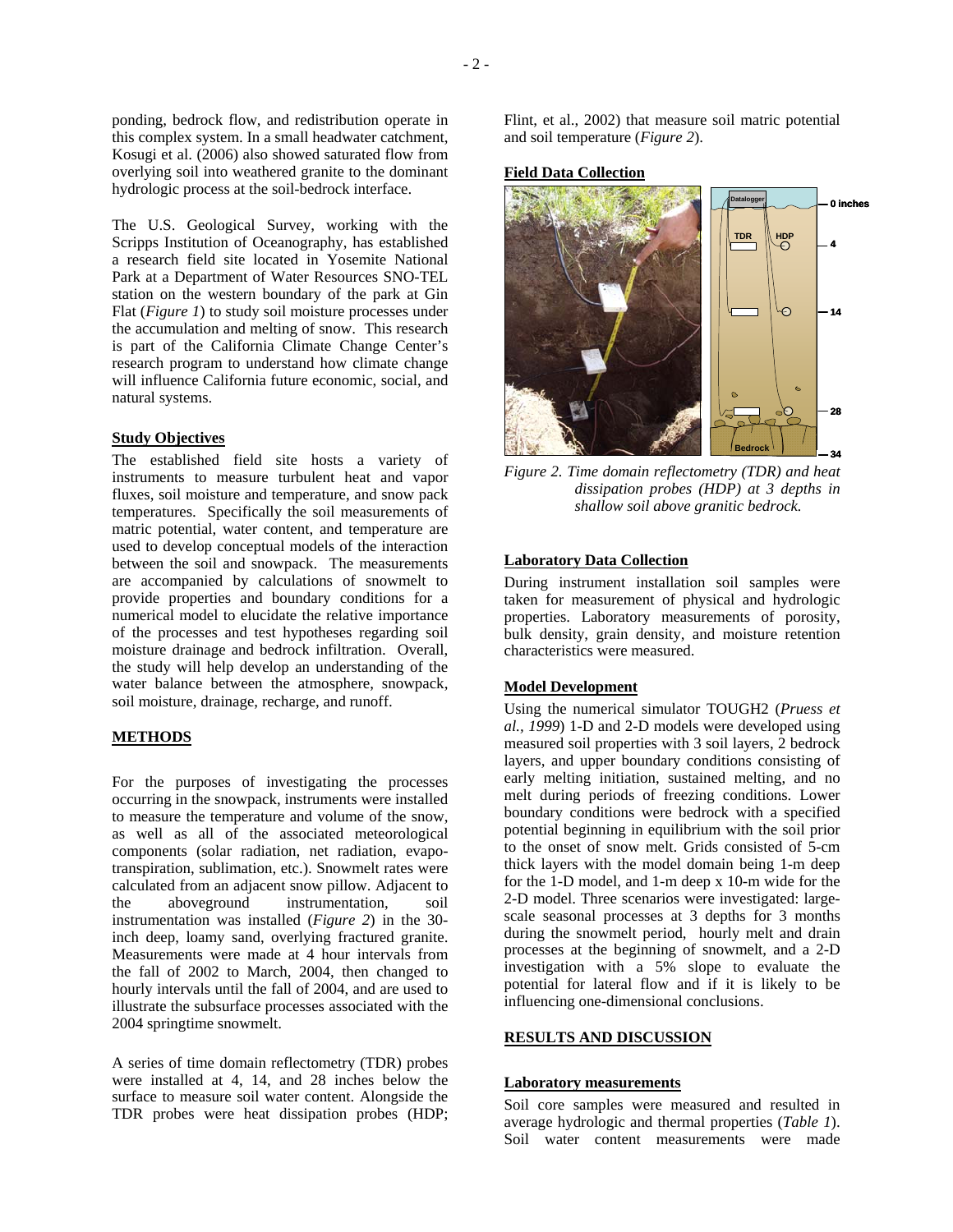periodically to help develop field specific calibration equations for the TDR probes, however site access problems (snow closed roads) only allowed for measurements during the relatively dry periods.

*Table 1. Results of laboratory measurements on bulk soil samples.*

| <b>Hydrologic properties</b>                 |          |
|----------------------------------------------|----------|
| Bulk density $(g/cm^3)$                      | 1.12     |
| Porosity $\overline{(cm^3/cm^3)}$            | 0.55     |
| Grain density $(g/cm^3)$                     | 2.66     |
| Gravel (percent of total soil)               | 22       |
| Organic matter (percent of total soil)       | 5        |
| Sand (percent of fines)                      | 86       |
| Silt (percent of fines)                      | 9        |
| Clay (percent of fines)                      | 5        |
| Van Genuchten alpha (1/Pa)                   | $1.6E-4$ |
| Van Genuchten n                              | 1.44     |
| <b>Thermal properties</b>                    |          |
| Thermal conductivity ( $W/m$ <sup>o</sup> K) |          |
| Heat capacity $(MJ/m3)$                      | 1.75     |

### **Field Data**

Volumetric soil water content is shown in *Figure 3* for 3 depths. Water content is the highest for the 28 in depth where it reaches saturation under ponded conditions in early April. Initial evaluation of the data suggested that the water content at 4 inches depth seemed low but could possibly be explained as a soil under steady state conditions with melting snow. Numerical modeling suggests possible measurement errors that will be discussed later.



*Figure 3. Volumetric soil water content for June 2003 through September 2004 at 3 depths.* 



*Figure 4. Cumulative water content for entire soil profile for June 2003 through September 2004.* 

Cumulative water content for the whole soil profile is shown in *Figure 4* with over 11 inches of water at the maximum following snow melt in April, and a low of just over an inch during September.

A detail of the soil moisture measurements for 6 weeks in April and May (Figure 5a) illustrates daily fluctuations that are a result of nightly freezing of the snow pack, followed by subsequent snow melt. The soil continues to drain, regardless of snow processes, but the water content fluctuates according to the melting and drainage each day into the soil.

Changes in water content in the soil profile also illustrate infiltration into the bedrock. This can be seen when the 28-in depth is saturated (Figure 5a) and fluctuations in the 14-in depth reflect soil water content changing as the water ponds and then drains into the bedrock. There was a snow storm and freezing event on April  $18<sup>th</sup>$  that is reflected as a discontinuation of snow melt that then allows the soil water to drain for several days and reduce in water content at the 14-in and 28-in depths. Snow began melting again the  $23<sup>rd</sup>$ , with a resulting rise in water content that then ponded again until the second week of May. In this period of time, with no snowmelt, it was calculated that 16 mm per day of water infiltrated into the saturated bedrock. In Figure 5b, it is shown that the 28-in depth becomes ponded from April 7 on. The time frame for the meltwater to penetrate through the soil column is 1-2 hours.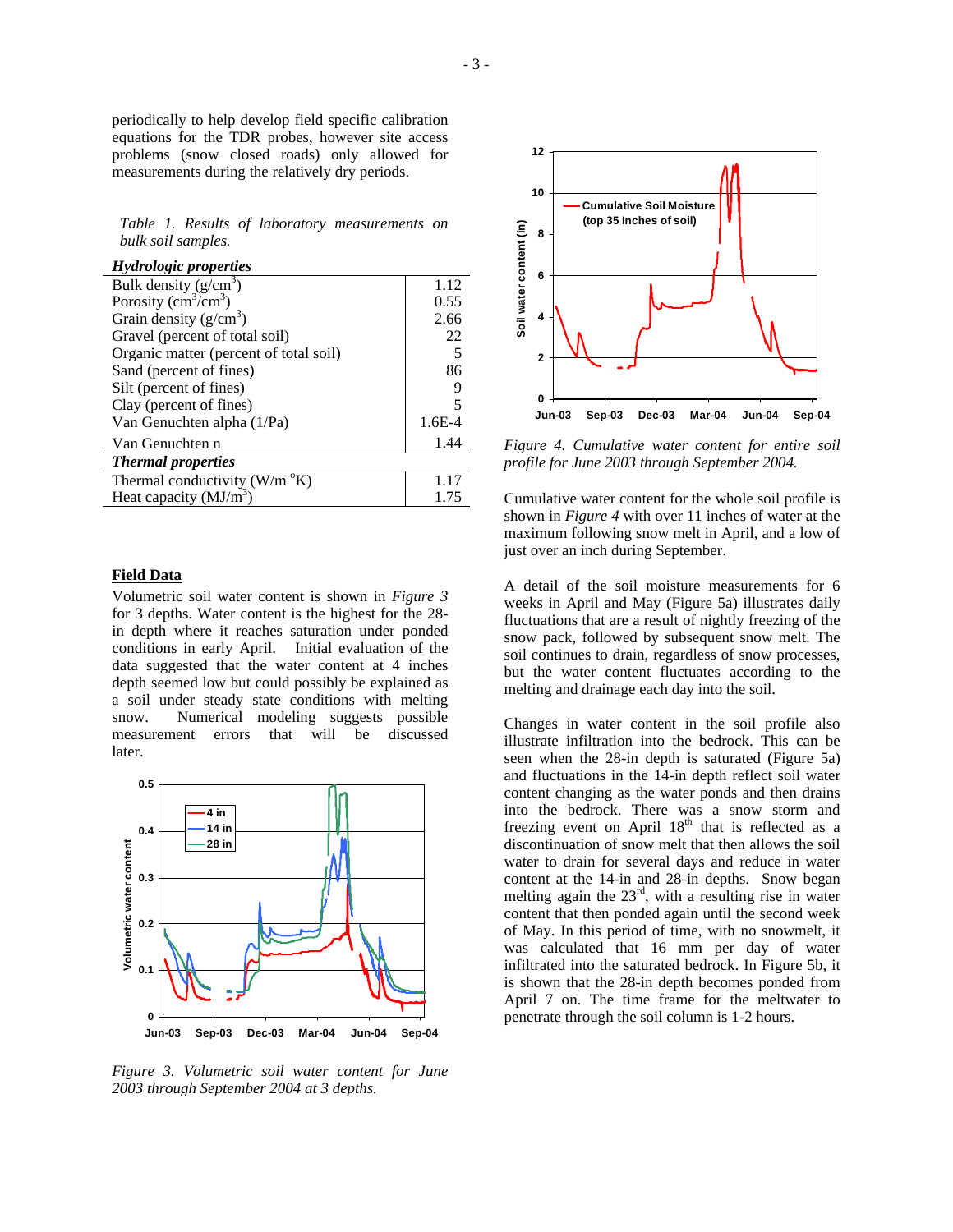

*Figure 5. Detailed soil water content for springtime snowmelt for (a) the month of April 2004, and (b) for April 4-8, 2004.* 

Soil matric potential is shown for the same 3 depths and supports the interpretation of saturated conditions as the bottom 2 depths reach -0.01 bars. The 14-in depth likely had hysteretic conditions and air entrapment resulting in less than full saturation.

Soil water retention characteristics are shown in *Figure 7* for laboratory measurements and field measurements, illustrating possible hysteresis in the field observations, but also providing relative confirmation of laboratory measurements. The 3 soil depths are very similar in their retention characteristics with the exception of the 4-inch field data. It appears that the TDR data at 4 inches may be too low causing a shift in the field water retention curve, which also suggests possible errors in the TDR measurement. The laboratory derived water retention curves were used in the numerical simulation.



*Figure 6. Soil water potential for June 2003 through September 2004 at 3 depths.* 



*Figure 7. Laboratory and field water retention curves for soil at 3 depths.* 

Soil temperature measurements at the 3 depths (*Figure 8*) illustrate when the site was snow covered as exemplified by the drop in temperature and lack of daily fluctuations. The onset of spring snowmelt can be seen as a sharp rise in temperature accompanied by distinct daily fluctuations, indicating lack of snowcover.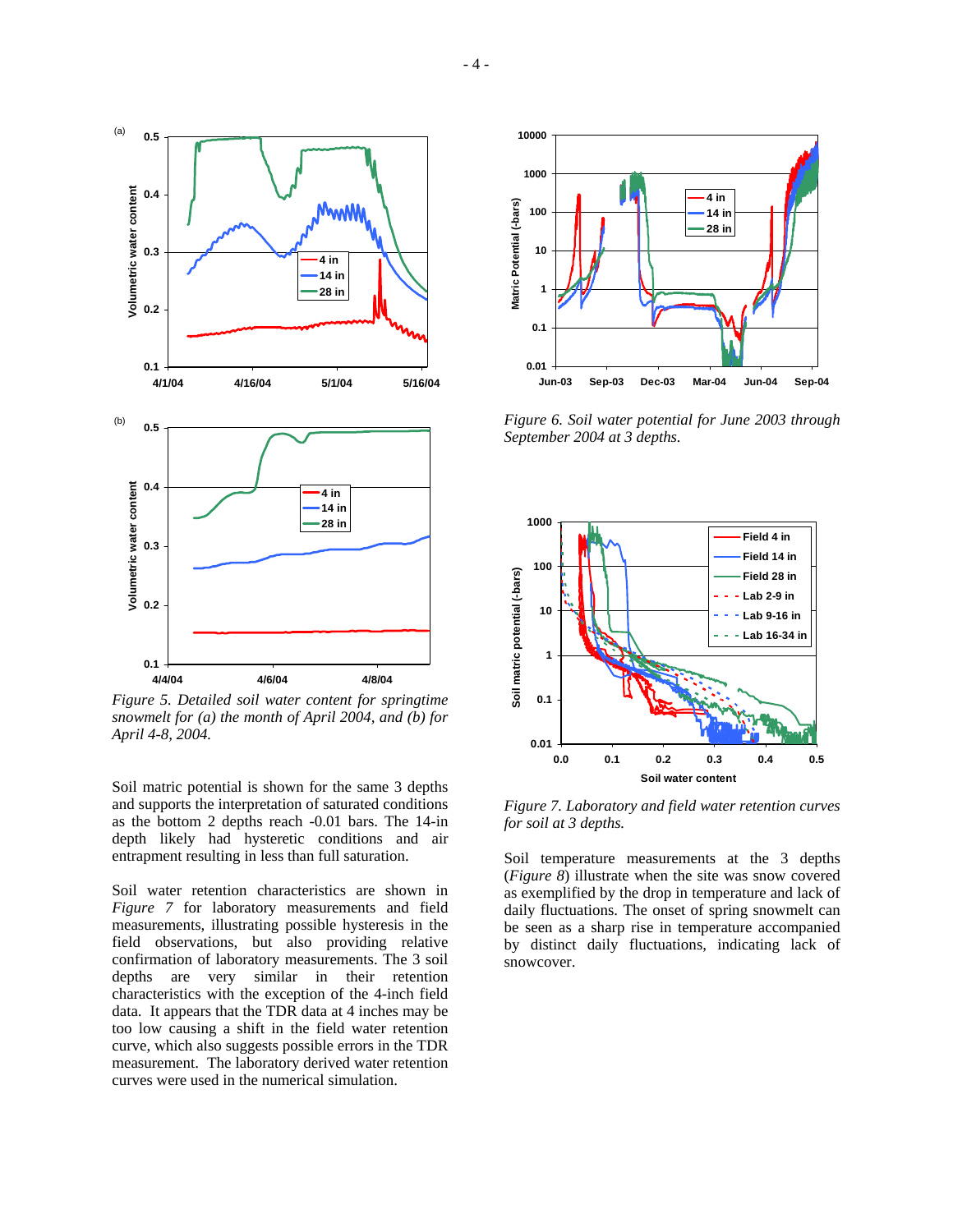

*Figure 8. Soil temperature for June 2003 through September 2004 at 3 depths.* 

To test the hypothesis that the soil heat flux was contributing to the melting snowpack from below, soil heat flux was calculated from soil temperature measurements between the 4-in and 14-in depths and between the 14-in and 28-in depth (*Figure 9*). Flux of heat moving upward from the ground into the snowpack, shown for the November to May period where the flux has no diurnal fluctuations, is approximately 5-10  $W/m^2$ . This small heat flux is considered to be an insignificant contributor to snowmelt at this location.



*Figure 9. Soil heat flux calculated from soil temperature measurements for shallow soil (4-14 inches), and deep soil (14-28 inches).* 

Calculations of changes in soil moisture indicated that there was approximately 14 inches of soil water storage capacity, and approximately 12 inches of water stored at the maximum wetness during the study period. It appeared that the soil moisture input remained stable under frozen snow and allowed for drainage, and that melting snow percolated through the coarse textured soil at the soil field capacity.

During the period of April 7-14, 2004, when snowmelt had ensued, the infiltration from snowmelt into the 30-cm deep loamy sand was calculated to be approximately 35 mm/day, which exceeded the permeability of the bedrock and caused ponding to be sustained at the soil-bedrock interface during the snowmelt period. During a subsequent 7-day period with no measured snowmelt, drainage into the underlying fractured granitic bedrock was estimated to be 16 mm/day.

Uncertainties in calculations of bedrock infiltration are a result of the uncertainty in local slope conditions that could impact heterogeneities in lateral flow at the soil-bedrock interface. If the site had a slight but consistent slope, lateral flow occurring would enter the measurement domain at the same rate that it left, resulting in no net changes in water content and more accuracy in the estimate of bedrock infiltration, assuming enough upslope water availability.

#### **Model Results**

The 1-D model was run for 3 months, March 14 – May 14, 2004 to simulate the snowmelt period (*Figure 10*). The model shows reasonable agreement at the 28-inch depth but shows higher than measured water contents at 4 and 14 inches. It should be noted that the measured 4-inch data in *Figure 10* is not the same as that in *Figure 7*. The measured HDP data for the 4-inch depth were converted to water content using the laboratory measured water retention curve to replace the assumed bad TDR data from that depth. It can be seen that model simulations mimic the slow melt, followed by fast melt, then no melt (refreezing conditions, the continued melt for the 3 soil layers for this period of time). Although the match is not as good was we would like we believe the process of ponding and draining at the bedrock interface is in reasonable agreement with the field data.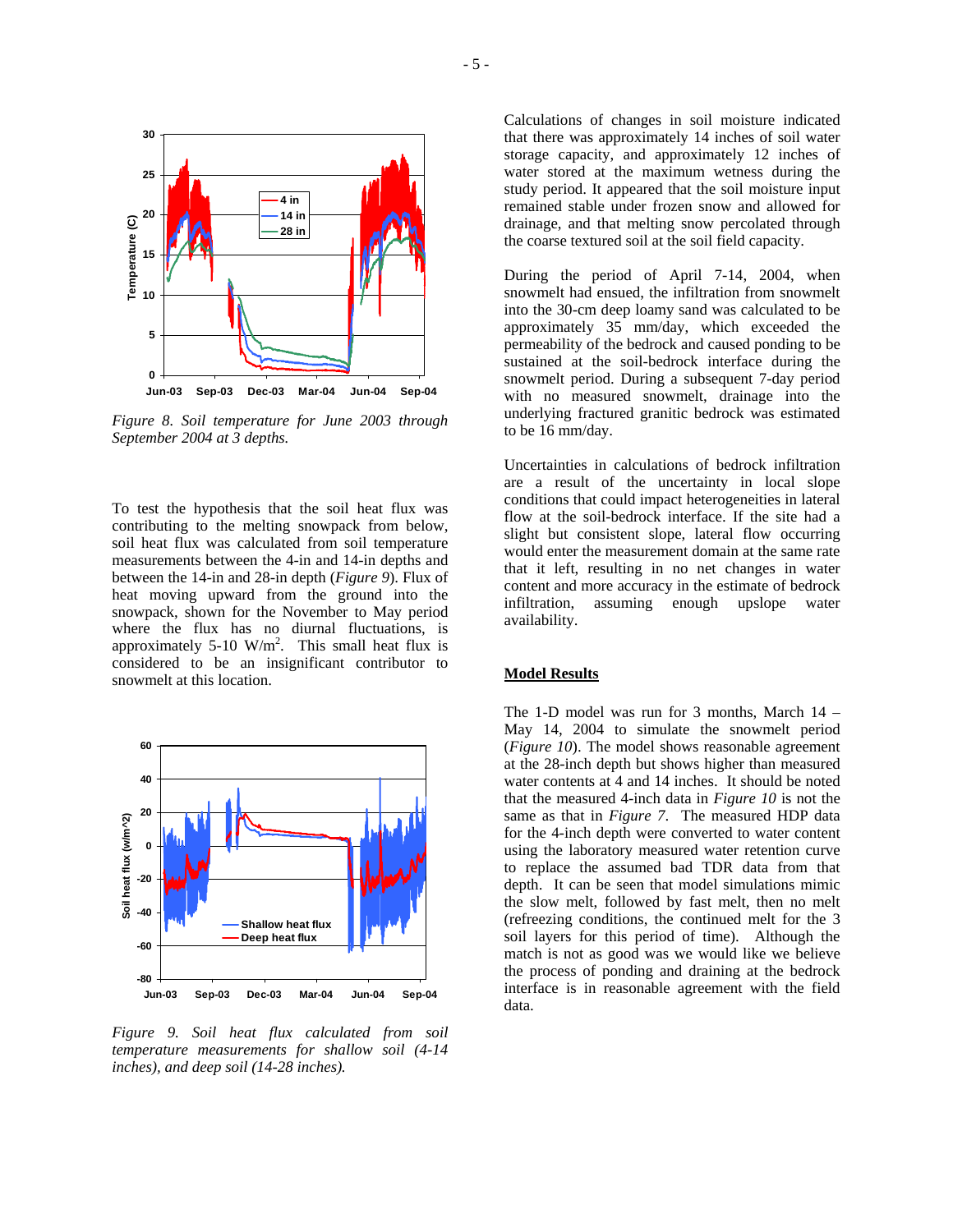

*Figure 10. Measured and simulated soil water content for 3 months during springtime snowmelt for 3 soil layers.* 

To better understand the melt/pond/drain process, hourly simulation output was evaluated for the 4 days representing the initiation of the melt sequence, April 5-8, 2004 (*Figure 11*). The simulation does a reasonable job of reproducing the diurnal signature of the melt/pond/drain process, however, we never attain full saturation. This preliminary model result will be further tested with more rigorous modeling when the field data from this year (2006) become available.



*Figure 11. Measured and simulated soil water content for the 28-in soil depth for April 5-8, 2003 during the initiation of the snow melt sequence.* 

One hypothesis tested was the possibility that lateral flow was actually causing the drop in water content at the bedrock interface and that no infiltration into the bedrock was occurring. To test this hypothesis a

scenario investigating the effect of sloping bedrock on soil water content fluctuations was done and is illustrated in *Figure 12* for a 2-D model simulation with a 5% slope.



*Figure 12. Results from a 2-D simulation with a 5% slope.* 

One assumption in this analysis was that the instruments were on the "crest" of a local subsurface bedrock divide and that all infiltrating water was moving away from the instruments with no inflow from up gradient. Even under this assumption there is a small drop in water content under the melting condition that is far exceeded by the no-melt drainage seen on the 20th of April. This supports the contention that field observations of local slope were not this heterogeneous. The second scenario of lateral flow away from the measurement site resulting in the decline in the soil water content (interpreted as bedrock infiltration), indicates no such result. With only 5 m of up-gradient contributing area, the amount of inflow equaled the amount of outflow along the soil-bedrock interface. Field observations, including ground penetrating radar measurements (not presented in this paper) could not identify a possible bedrock divide further supporting the hypothesis that infiltration into the bedrock was occurring under the snowpack at the instrumented site. A 2-dimensional representation of the model domain illustrating volumetric water content results for the 2-D simulation is shown in *Figure 13,* including flux vector direction. Vertical flow still dominates at the soil/bedrock contact, however, the no-flow boundary condition at the downslope boundary is influencing the flux direction from 7 to 10 m.